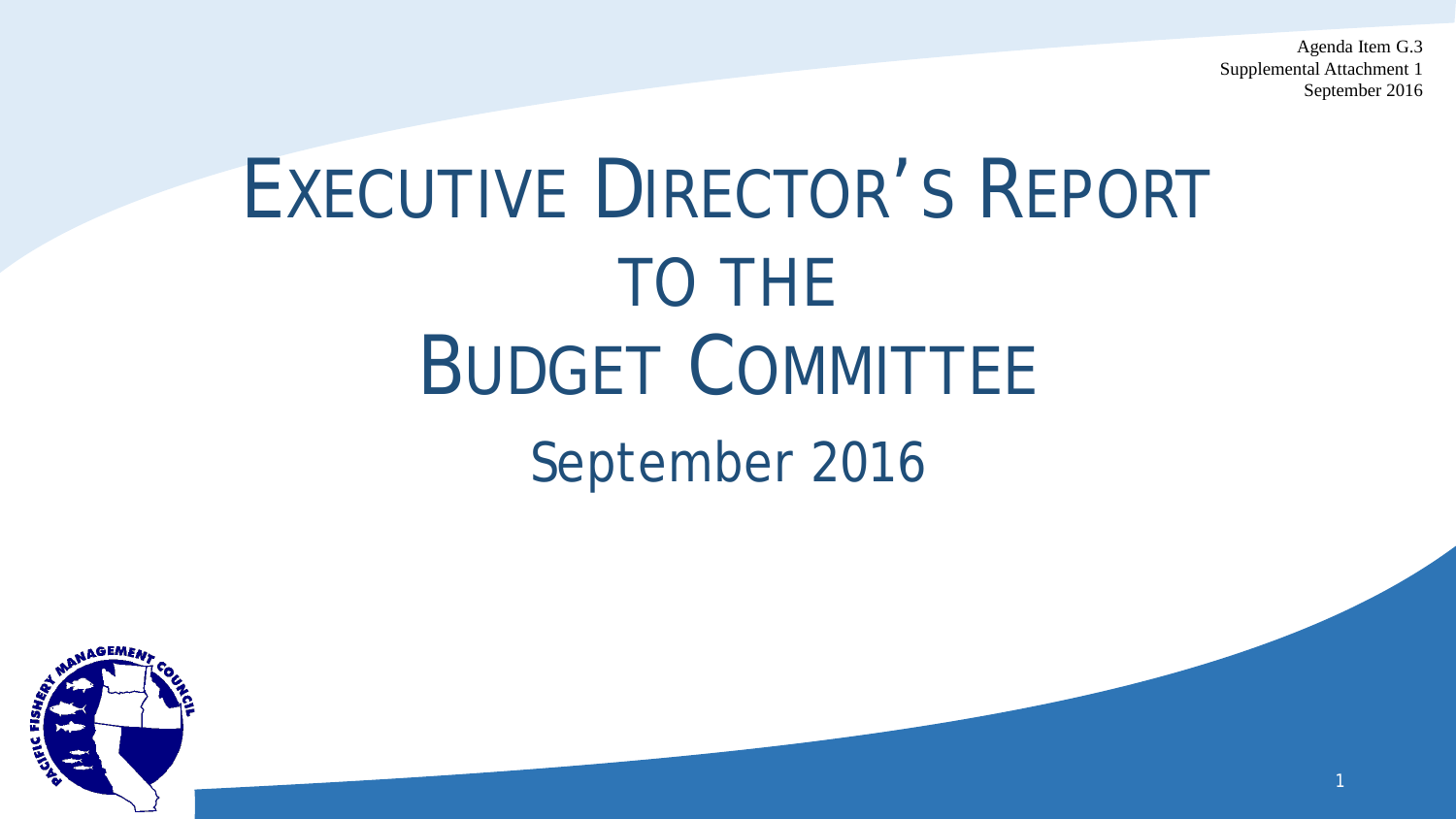# CY 2015 Audit Results

- Financial Statements
	- Type of Auditor's Report Issued by a metabolic Unmodified
	- Material Weakness or Significant Deficiencies Mo
	- Noncompliance Materials **No. 2018** No.
- Federal Awards
	- Type of Auditor's Report Issued by a metabolic Unmodified
	- Material Weakness or Significant Deficiencies Mo
	- Reportable Audit Findings **No. 2018** No.
- Identification of Major Programs: Low-Risk Auditee
	- CDFA 11.441
	- Regional Fishery Management Councils
	- Type B Program (>\$750,000)
- Financial Statement Findings: None
- Federal Award Findings and Questioned Costs: None

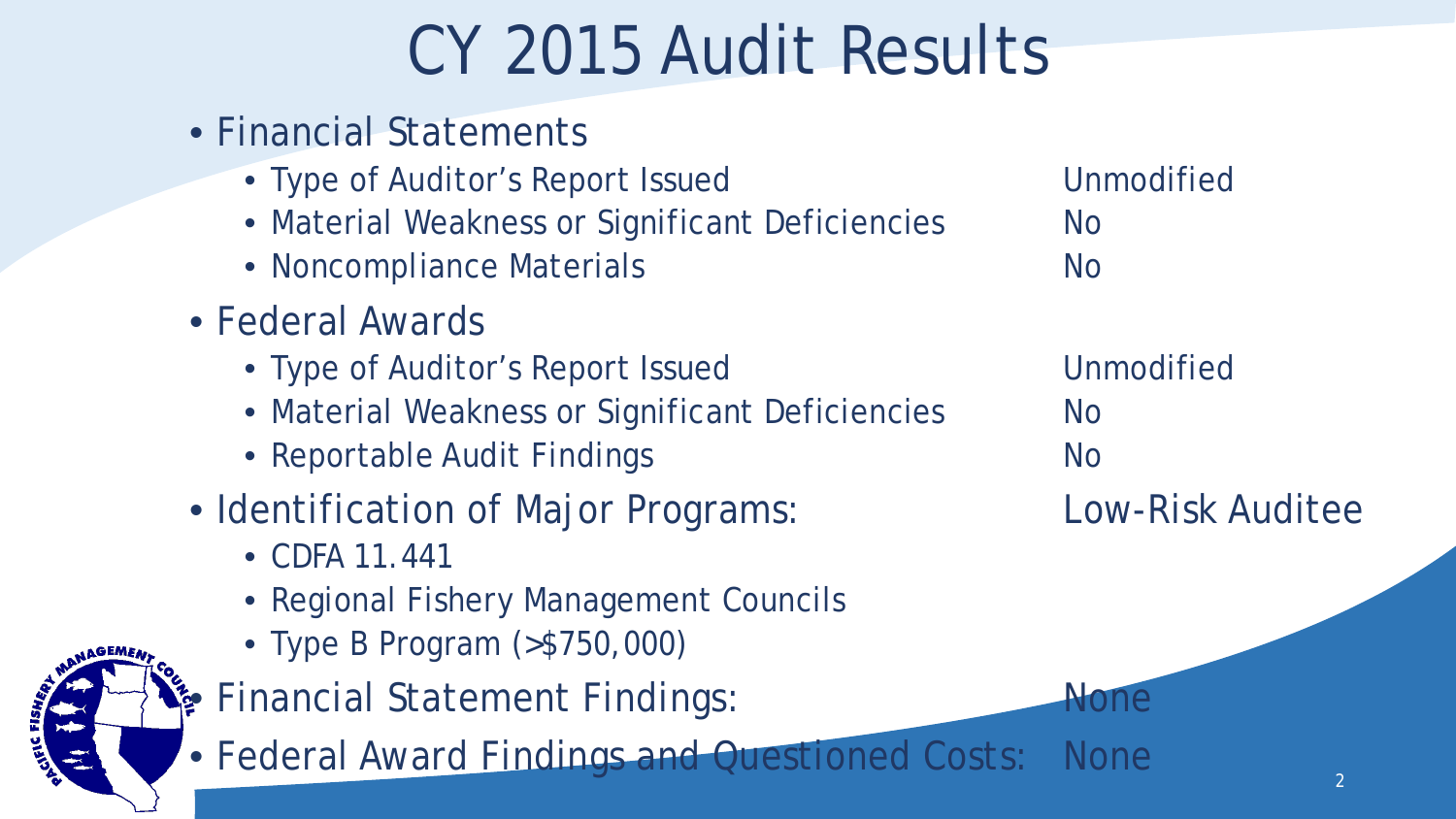# CY 2016 Funding and Budget Summary

**CURRENT FUNDING FOR CY 2015-2019 COOPERATIVE AGREEMENTS**

| <b>Source of Funds or Designated Use</b>              | <b>Dollars</b> | <b>Comments</b>                                              |
|-------------------------------------------------------|----------------|--------------------------------------------------------------|
| New CY 2016 Funds                                     |                |                                                              |
| Base and Ongoing Soft Funds:                          |                |                                                              |
| Received (1/12/16)                                    | \$651,392      |                                                              |
| Received (6/2/16)                                     | \$3,548,471    |                                                              |
| Total                                                 |                | \$4,199,863 2.5% Increase from Nov Assumption of \$4,096,000 |
| Designated Supplemental Funding Received              |                |                                                              |
| Groundfish Essential Fish Habitat Amendment (6/2)     |                | \$165,547 funded through December 2016                       |
| Fishery Ecosystem Plan Initiatives (6/2)              |                | \$61,768 funded through March 2017                           |
| Catch Share Program 5 year Review (6/14)              |                | \$516,286 funded through June 2018                           |
| HMS Travel (SWFSC)                                    |                | \$9,600 funded through December 2016                         |
| Sacramento River Winter Chinook (7/27)                |                | \$35,265 funded through December 2017                        |
| <b>Subtotal New Funds</b>                             | \$4,988,329    | \$35,265 Increase in Special Project Funds since June        |
| <b>Remaining Funds from 2015</b>                      | \$1,994,550    |                                                              |
| (Including Special Projects)                          |                |                                                              |
| <b>Total Funds</b> (On hand or expected as of Sept 1) | \$6,982,879    |                                                              |



#### **APPROVED CY 2016 OPERATIONAL BUDGET**

| <b>Item</b>                                                   | <b>Dollars</b>              | Comments |  |
|---------------------------------------------------------------|-----------------------------|----------|--|
| <b>Approved CY 2016 Budget</b>                                | \$4,831,268 Adopted in June |          |  |
| <b>Projected Delayed Spending Account</b><br>at Year End 2016 | \$2,151,611                 |          |  |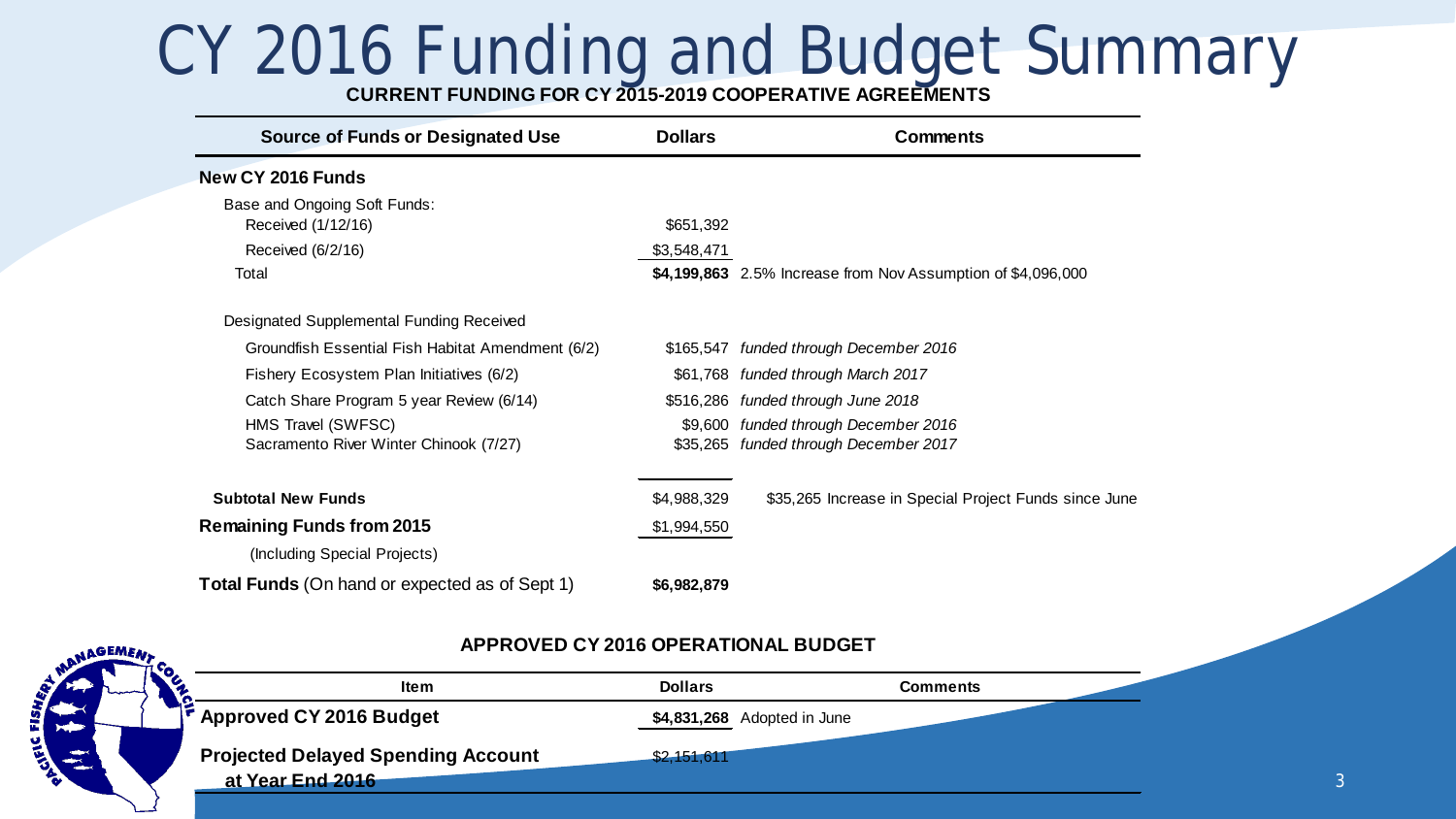## Expenditures for CY 2016 through August

#### **PFMC CY 2016 OPERATING BUDGET AND EXPENDITURES**

|                                                                     |          | <b>Total</b><br><b>Budget</b> |                      | <b>Expenditures</b>  | % of Total               | <b>Balance</b>     |
|---------------------------------------------------------------------|----------|-------------------------------|----------------------|----------------------|--------------------------|--------------------|
| Category                                                            |          | 2016                          |                      | thru 8/31/16         | <b>Budget</b>            | Remaining          |
| <b>Staff Wages &amp; Benefits</b><br>Travel                         | \$<br>\$ | 2,151,329<br>1,054,718        | $\mathfrak{L}$<br>\$ | 1,332,393<br>443,093 | 61.93% \$<br>42.01% \$   | 818,935<br>611,625 |
| Supplies & Services<br><b>Contractual</b>                           | \$       | 589,799                       | \$                   | 308,457              | 52.30% \$                | 281,342            |
| <b>Council Member Compensation</b><br>Advisory Body Stipends (2016) | \$<br>\$ | 227,366<br>69,499             | \$<br>\$             | 138,471              | 60.90% \$<br>$0.00\%$ \$ | 88,895<br>69,499   |
| Liaison & Plan (State, PSMFC, Other)                                | \$       | 738,557                       |                      | 96,532               | 13.07% \$                | 642,025            |
| Total 2016                                                          | \$       | 4,831,268                     | \$                   | 2,318,947            | 48.00% \$                | 2,512,321          |

#### **Detail of State and PSMFC Liaison and Planning, and Other Contractual for 2016**

|                                              |    | 2016          |                           | <b>Billed</b> |             | <b>Balance</b> |
|----------------------------------------------|----|---------------|---------------------------|---------------|-------------|----------------|
| <b>Contract</b>                              |    | <b>Budget</b> |                           | thru 8/31/16  |             | Remaining      |
| Alaska - Liaison & Planning                  | \$ | 22,527        |                           |               | \$          | 22,527         |
| California - Liaison & Planning              | \$ | 145,691       |                           |               | \$          | 145,691        |
| Idaho - Liaison & Planning                   | \$ | 42,814        | \$                        | 29,311        | \$          | 13,503         |
| Oregon - Liaison & Planning                  | \$ | 146,619       |                           |               | \$          | 146,619        |
| Washington-Liaison & Planning                | \$ | 136,619       |                           |               | \$          | 136,619        |
| PSMFC-Liaison & Planning                     | \$ | 41,537        | \$                        | 25,981        | \$          | 15,556         |
| Subtotal                                     | \$ | 535,807       | \$                        | 55,292        | ₾<br>D      | 480,515        |
| Other Contractual (e.g., GF Spx, CPS, IQ) \$ |    | 202,750       | $\boldsymbol{\mathsf{S}}$ | 41,240        | \$          | 161,510        |
| <b>Grand Total</b>                           | S  | 738,557       | \$                        | 96,532        | $\mathbb S$ | 642,025        |



4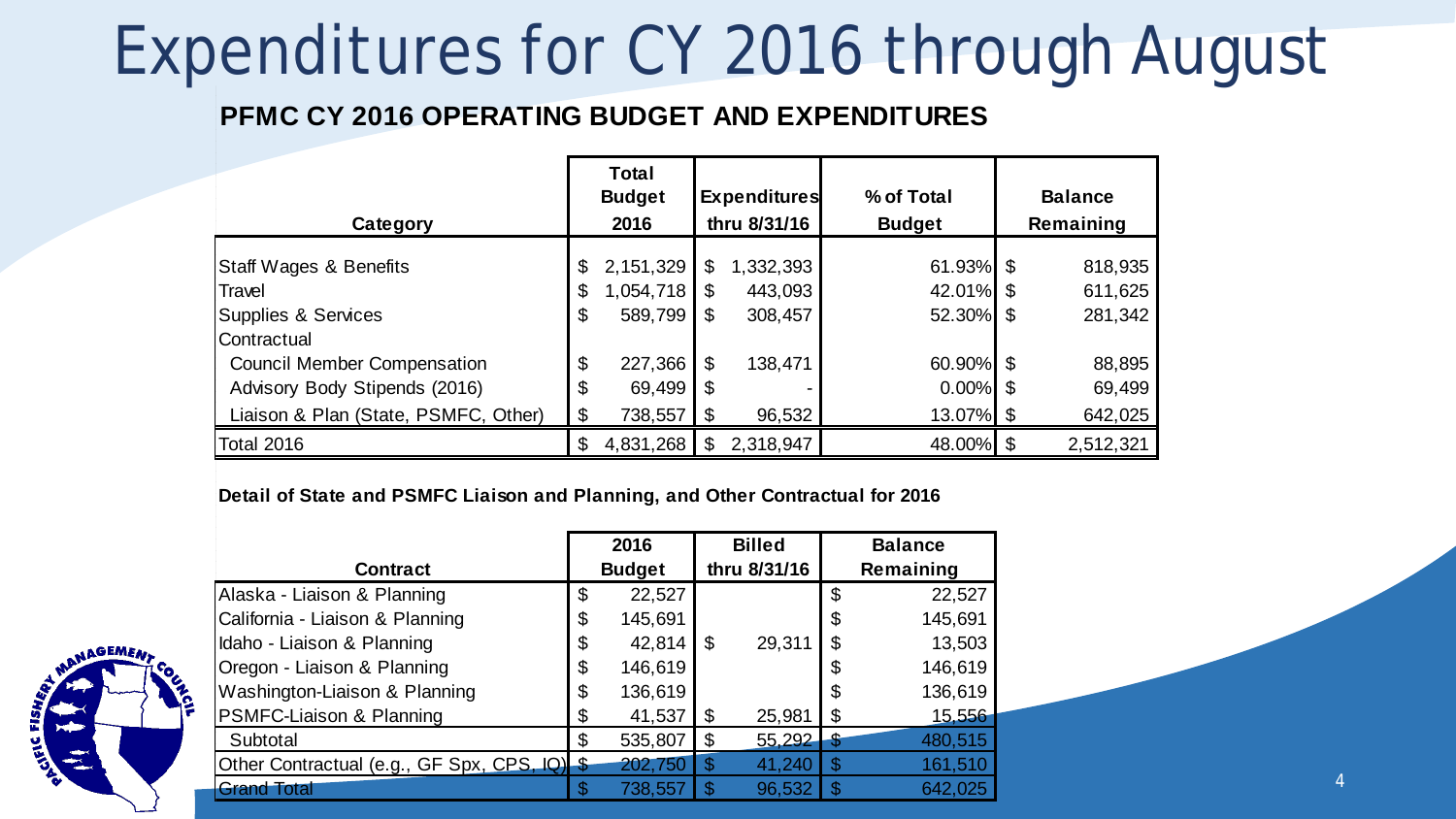# CY 2017 Budget Process

- COP 9 Requirements for Preliminary Annual Budget in September
	- Performance Obligations
	- Staffing Stability
	- Projected Costs
	- Balances and Current Costs
	- Current Funding Sources
	- Future Funding Sources
	- Multi-year Cash Flow Needs
	- Contingencies
	- Higher Priority Council Activities

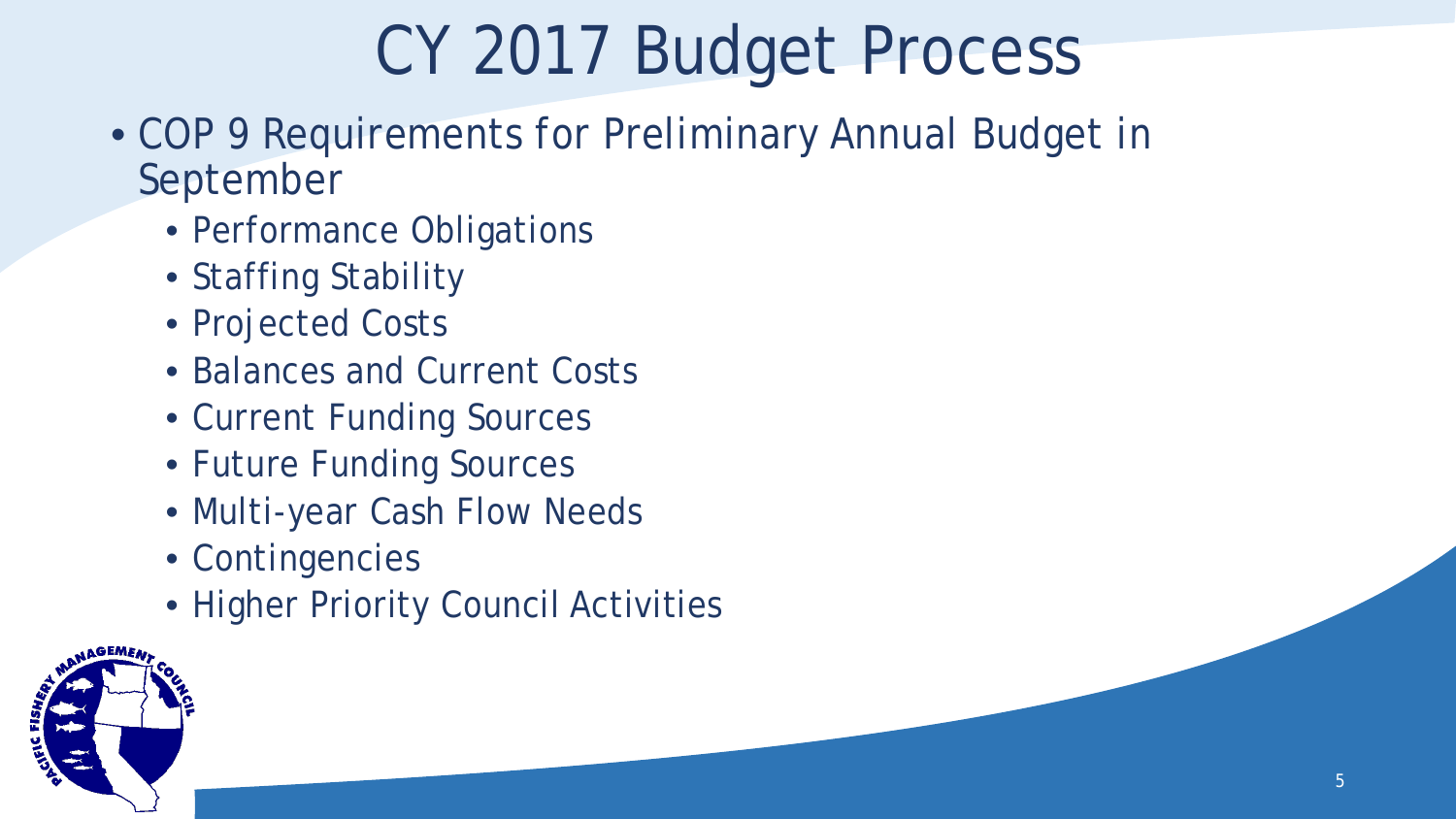- Grant Basic Fishery Management Tasks
	- SAFE Documents CPS, HMS, Groundfish, Salmon
	- Stock Assessments CPS, Groundfish
	- Harvest Specifications and Management Measures CPS, HMS, Groundfish, Salmon
		- Exempted Fishing Permits
		- Rebuilding Plans
	- Inseason Management CPS, Groundfish, Salmon
	- Essential Fish Habitat Periodic Review CPS, HMS, Groundfish, Salmon
	- Fishery Ecosystem Plan
		- **Initiatives 8, 9 (Indicators and Climate Change)**
		- Review and Prioritize Other Initiatives
	- Pacific Halibut Catch Sharing Plan and Incidental Landing Limits & Salmon and Groundfish
	- 5-Year Research and Data Needs (2018)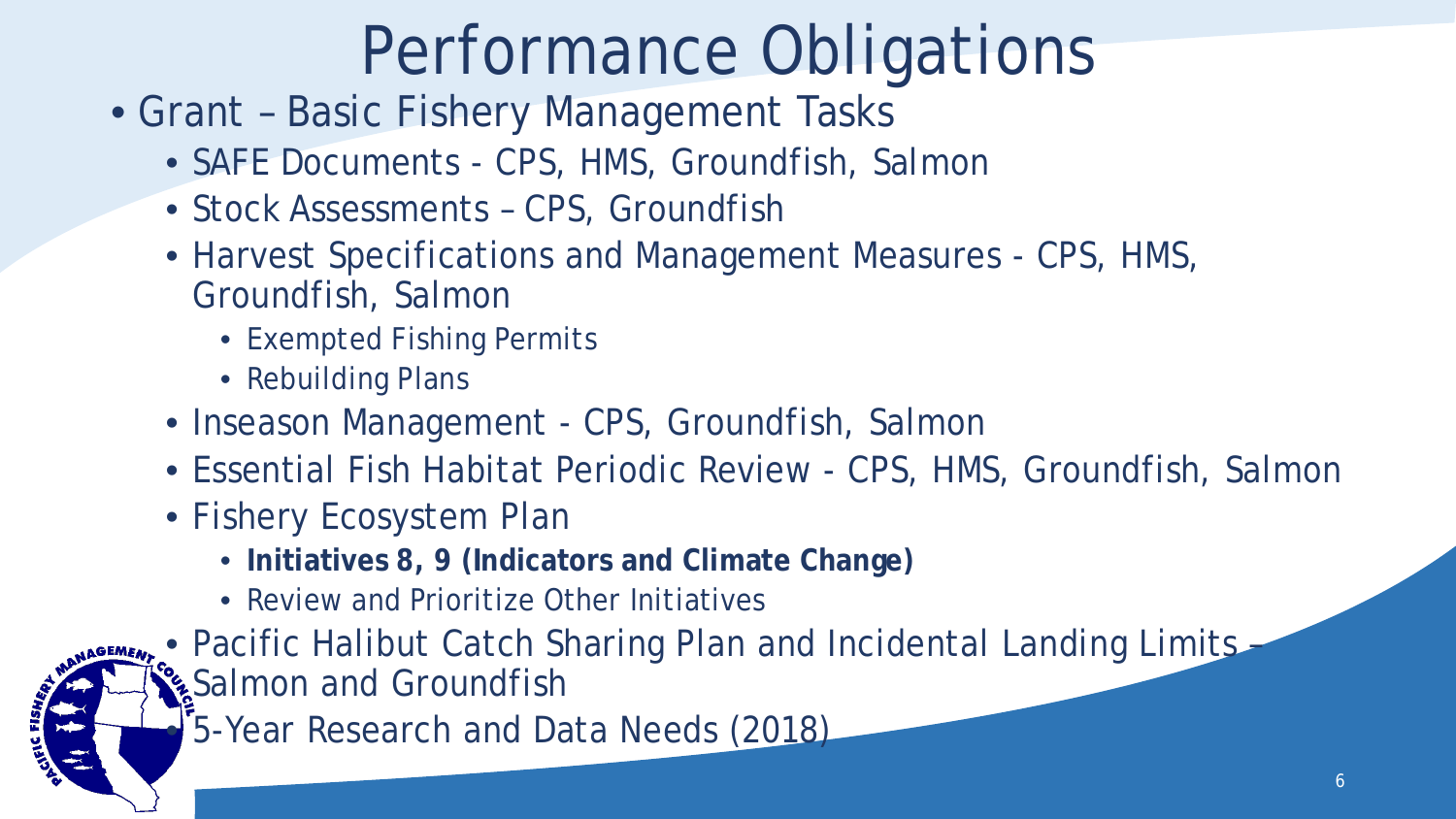- Grant Basic Administrative Tasks
	- Manage Staff, Office, Equipment
	- Conduct 5 Council Meetings per Year
	- Prepare and Distribute Reports
	- Maintain Advisory Body Membership
	- Outreach
	- Maintain Contracts

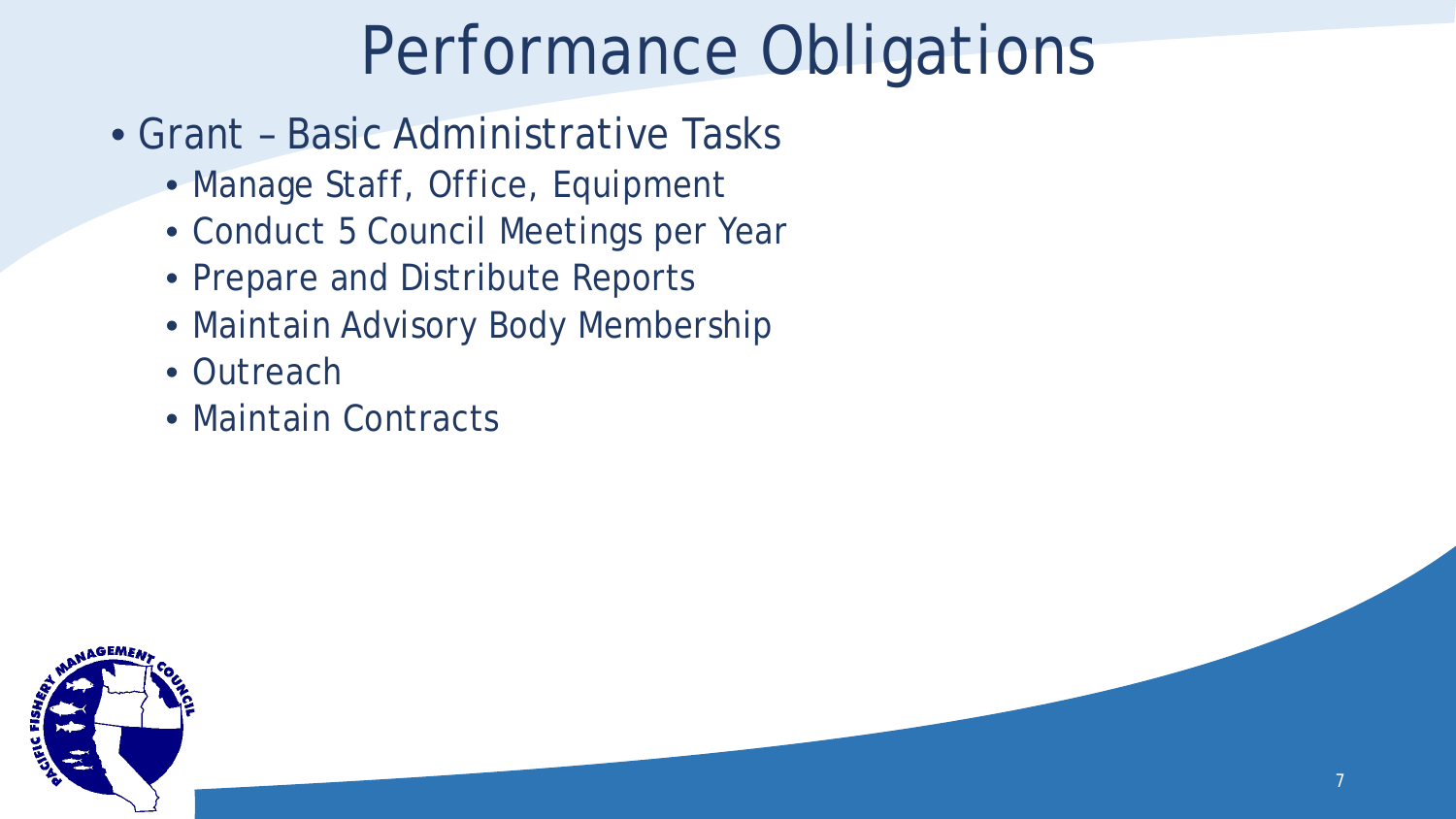- Grant 2016/2017
	- Groundfish Stock Assessments and Methodology Review
	- **Electronic Monitoring – Groundfish**, DGN
	- **Groundfish EFH Amendment**
	- **Fishery Ecosystem Plan Initiatives (Indicators and Climate Change)**
	- **Trawl Catch Share Review**
	- Increase State/PSMFC Contracts
		- **Available to States:**
			- **\$56,902 FEP, EFH 2016**
			- **\$22,151 Catch Share 2017**

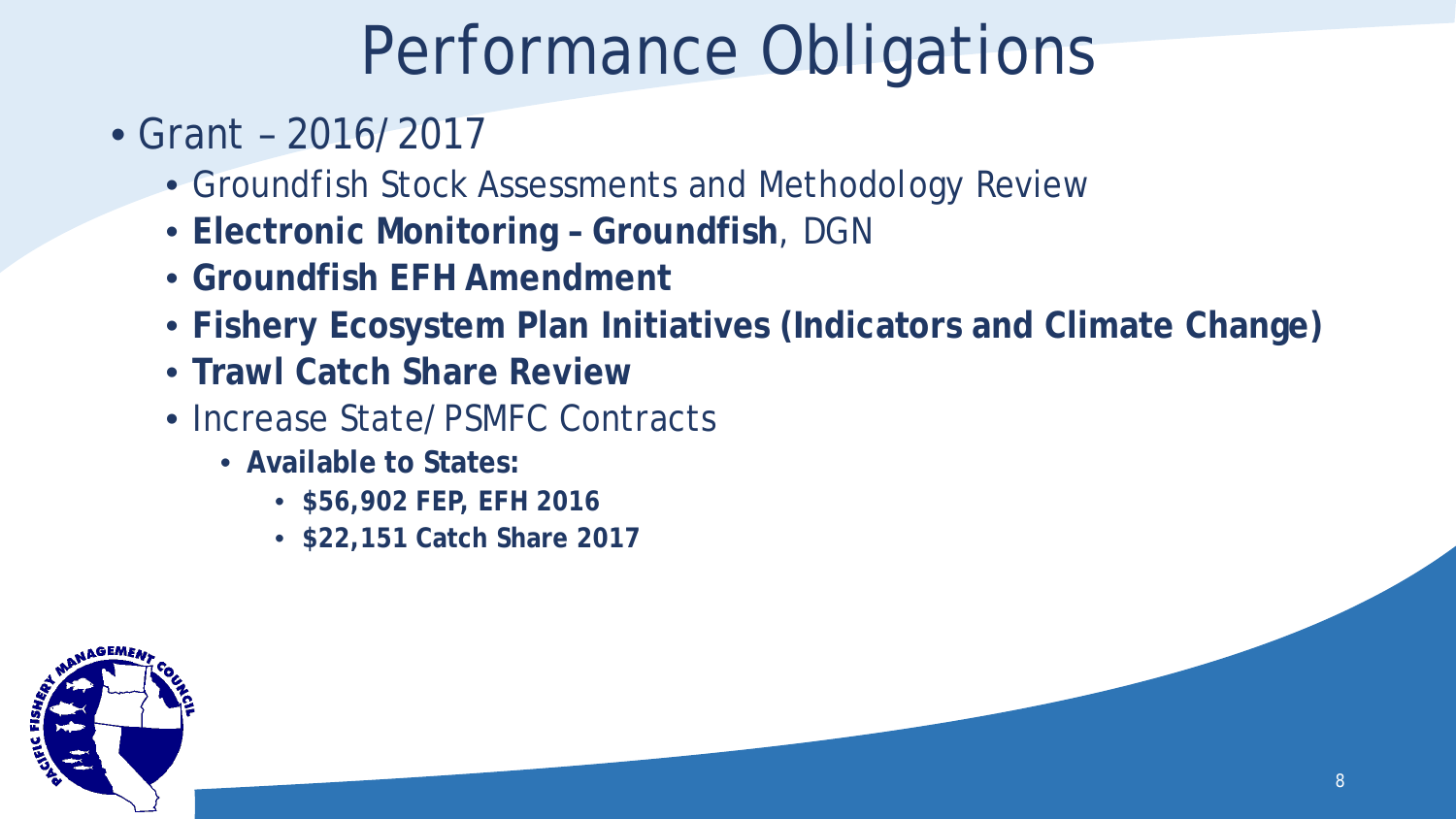- Grant Funding Contingent Tasks
	- Plan/Participate in CCC Meetings and Subcommittees, as Necessary
	- Hosting Scientific Coordination Subcommittee (of CCC) in 2017
	- Identify Collaborative Research Priorities
	- Participate in International Forums, as Necessary
		- Tri-national sardine, WCPFC, IATTC, IPHC, US/Canada Whiting, Others as Appropriate
	- Additional Council Staff for HMS and Groundfish
	- BOEM Forums, as Necessary
	- MSA Reauthorization, as Necessary
	- Public Hearings, as Necessary
	- Review and Revise SOPP, COP, ROA, as Necessary

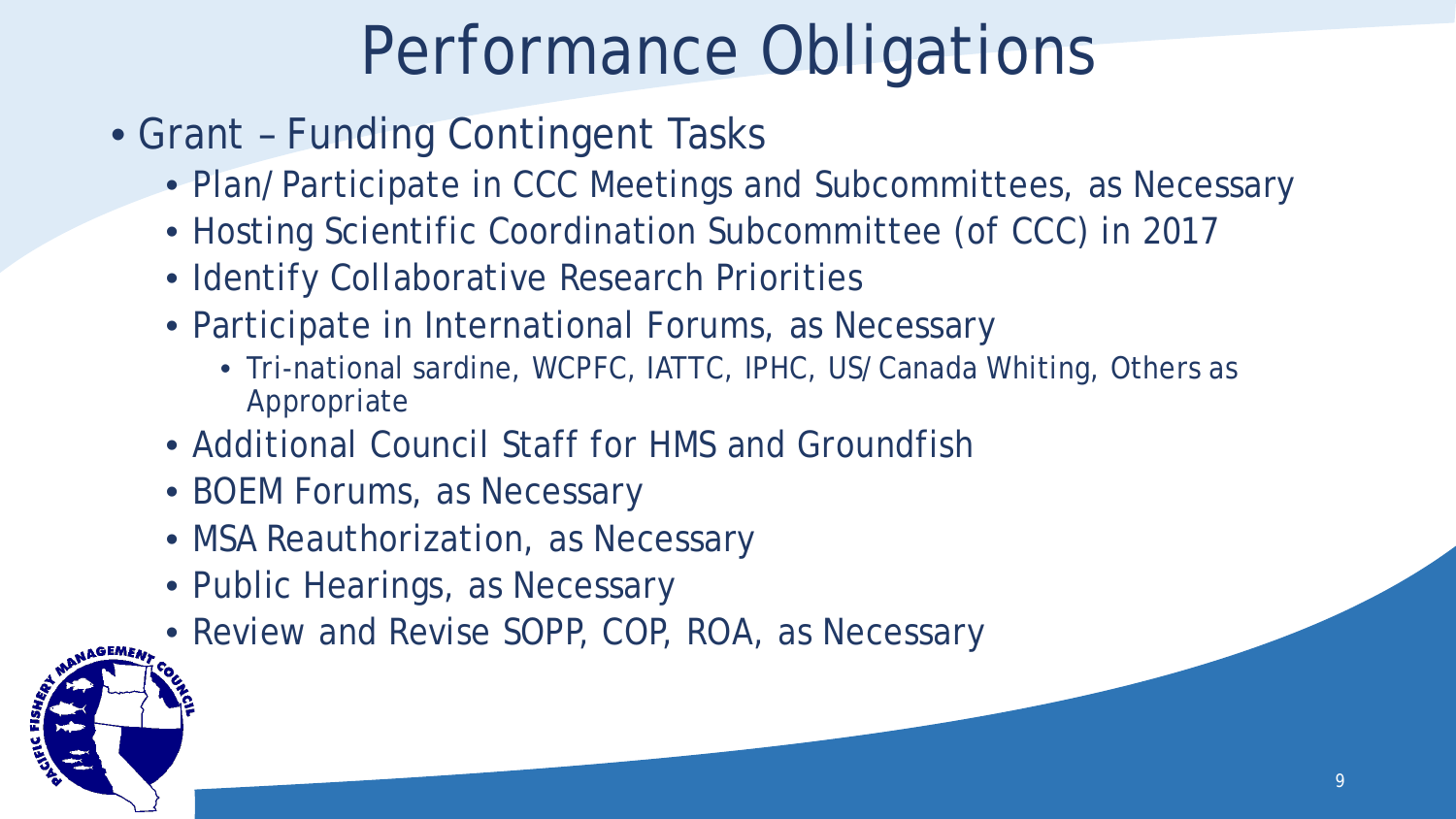- Special Projects Funded for 2017
	- Electronic Monitoring and Electronic Technology Plan
		- \$ 351,900 July 2015 through June 2017
	- EFH Groundfish Amendment
		- \$ 500,500 April 2015 through December 2016
	- Fishery Ecosystem Plan Initiatives 8 and 9 (Indicators and Climate Change)
		- \$ 166,800 April 2015 through March 2017
	- Catch Share Review
		- \$516,286 June 2016 through May 2018
	- Sacramento River Winter Chinook Workgroup
		- \$ 35,256 January 2016 through December 2017
	- **Endangered Species Work Group** 
		- \$ 30,000 June 2013 Indefinitely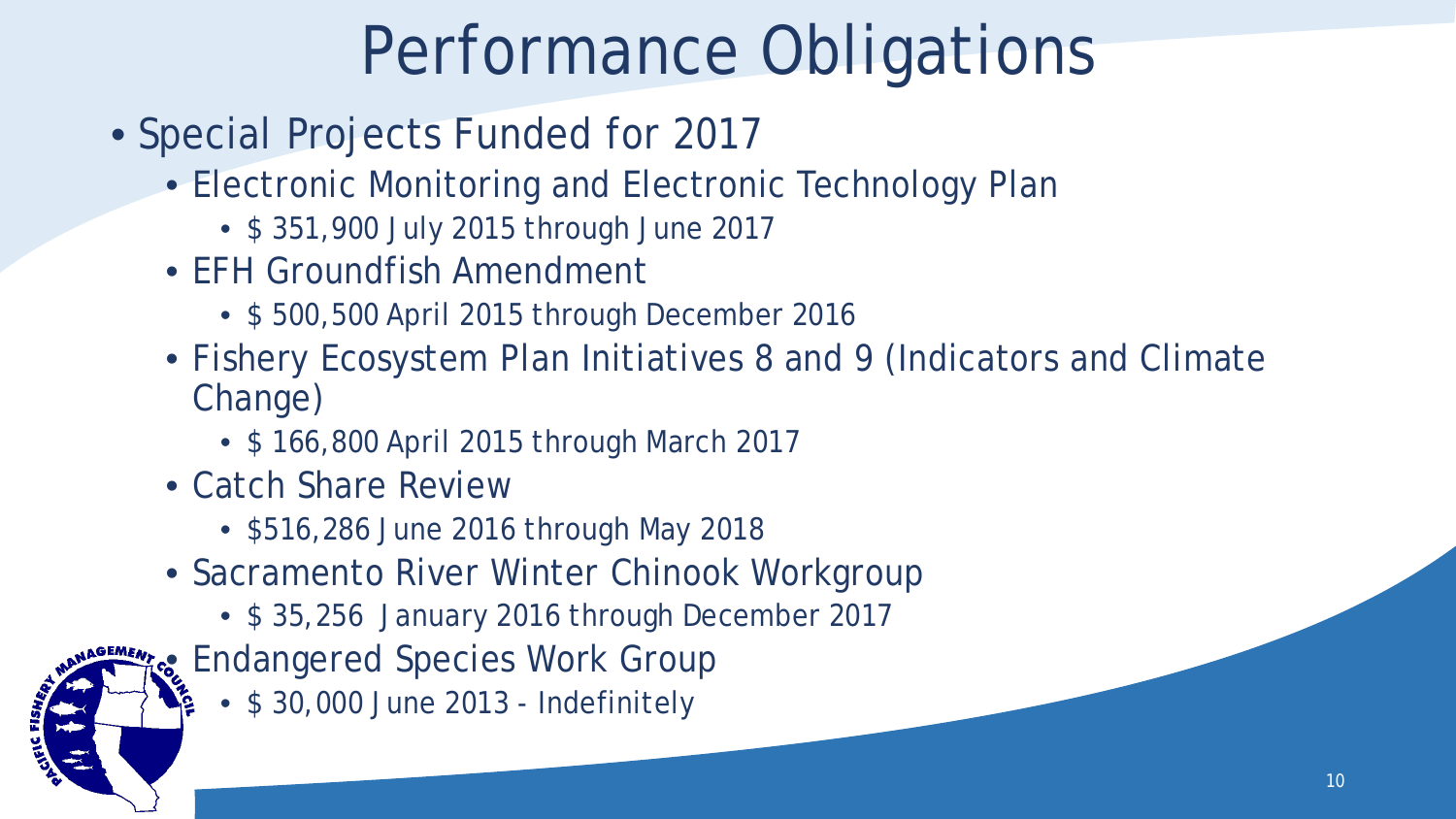# Staffing Stability

- Fully Staffed
	- Maintain Current Staff
	- Fill Vacancies for Salmon Staff Officer and Executive/Administrative Support
- Salaries/Contract Shift from 2016 Due to ED Transition Plan
- Increased Salary, Health Care, and Life Insurance Costs

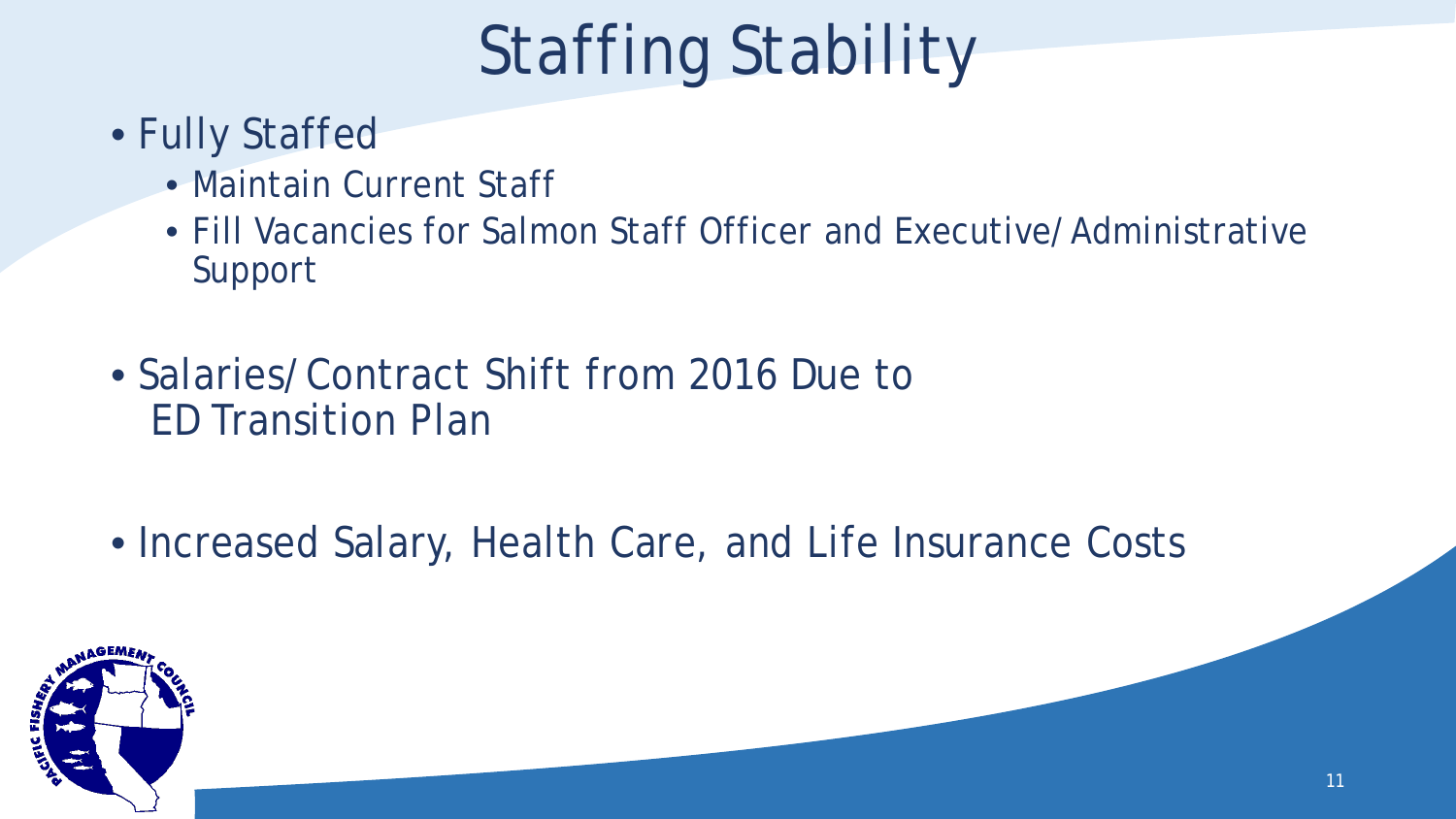# CY 2017 Budget

### • Projected Costs for CCC Meetings – BC Request

|                                                           |                      | 2014                       |                | 2015            | 2016           |                                                    |  |  |
|-----------------------------------------------------------|----------------------|----------------------------|----------------|-----------------|----------------|----------------------------------------------------|--|--|
| Location                                                  | February<br>Wash. DC | Mid Year<br>Virginia Beach | February       | Mid Year        | February       | Mid Year<br>Wash. DC Key West   Wash. DC St Thomas |  |  |
| # Attending                                               | 3                    | $\overline{4}$             | 4              | 4               | 5              | 4                                                  |  |  |
| <b>Category</b><br>Compensation<br><b>Travel Expenses</b> | 5,570<br>5,720       | 5,570<br>7,473             | 5,626<br>7,989 | 6,189<br>10,534 | 5,698<br>8,975 | 6,268<br>12,941                                    |  |  |
| Total                                                     | 11,291               | 13,043                     | 13,615         | 16,723          | 14,673         | 19,210                                             |  |  |
|                                                           |                      |                            |                |                 |                |                                                    |  |  |
| Average Expenses per traveler                             | 1,907                | 1,868                      | 1,997          | 2,634           | 1,795          | 3,235                                              |  |  |

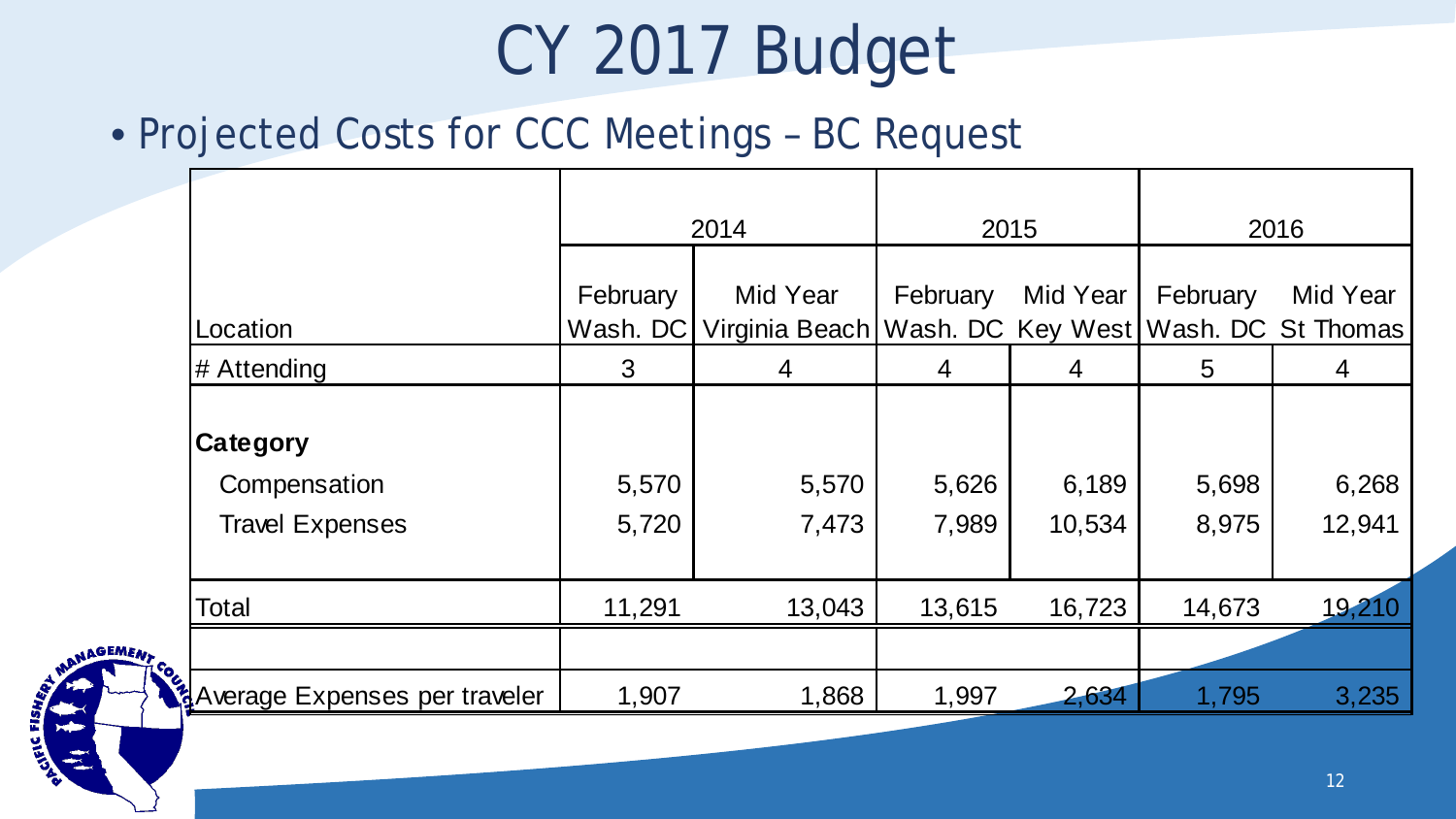# CY 2017 Budget

### • Projected Costs for Council Meetings – BC Request

| Category                       |           | 2015 Actual <sup>1</sup>   2016 Budget <sup>2</sup> |                                          |
|--------------------------------|-----------|-----------------------------------------------------|------------------------------------------|
| <b>Council Meeting Expense</b> | 227,330   | 244,246                                             | Meeting Room expenses, Sound, and A/V    |
| <b>Copier Lease</b>            | 12,216    | 12,280                                              | <b>Briefing Book Preparation/on-site</b> |
| Postage                        | 4,364     | 4,835                                               | <b>Shipping Briefing Books</b>           |
| <b>Printing (Outsourcing)</b>  | 2,044     | 4,000                                               | 2015 total Briefing Books                |
| Meeting Software               | 3,955     | 5,000                                               | Livestreaming of meetings, sound         |
| <b>Supplies</b>                | 1,233     | 2,000                                               | <b>Briefing Book</b>                     |
| <b>CM Compensation</b>         | 178,357   | 179,500                                             |                                          |
| Travel                         | 713,423   | 728,903                                             |                                          |
| <b>Totals</b>                  | 1,142,922 |                                                     | 1,180,763 Total for five meetings        |
|                                |           |                                                     |                                          |

228,584 236,153 Average cost per meeting (5 or 5 1/2 day)



Notes:

1) 2015 consisted of 27 Council Meeting days - March (4.5), April (5.5), June (5), September (6), November (6).

2) 2016 consists of 29 Council Meeting days - March (6), April (6), June (6), September (5.5), November (5.5) days.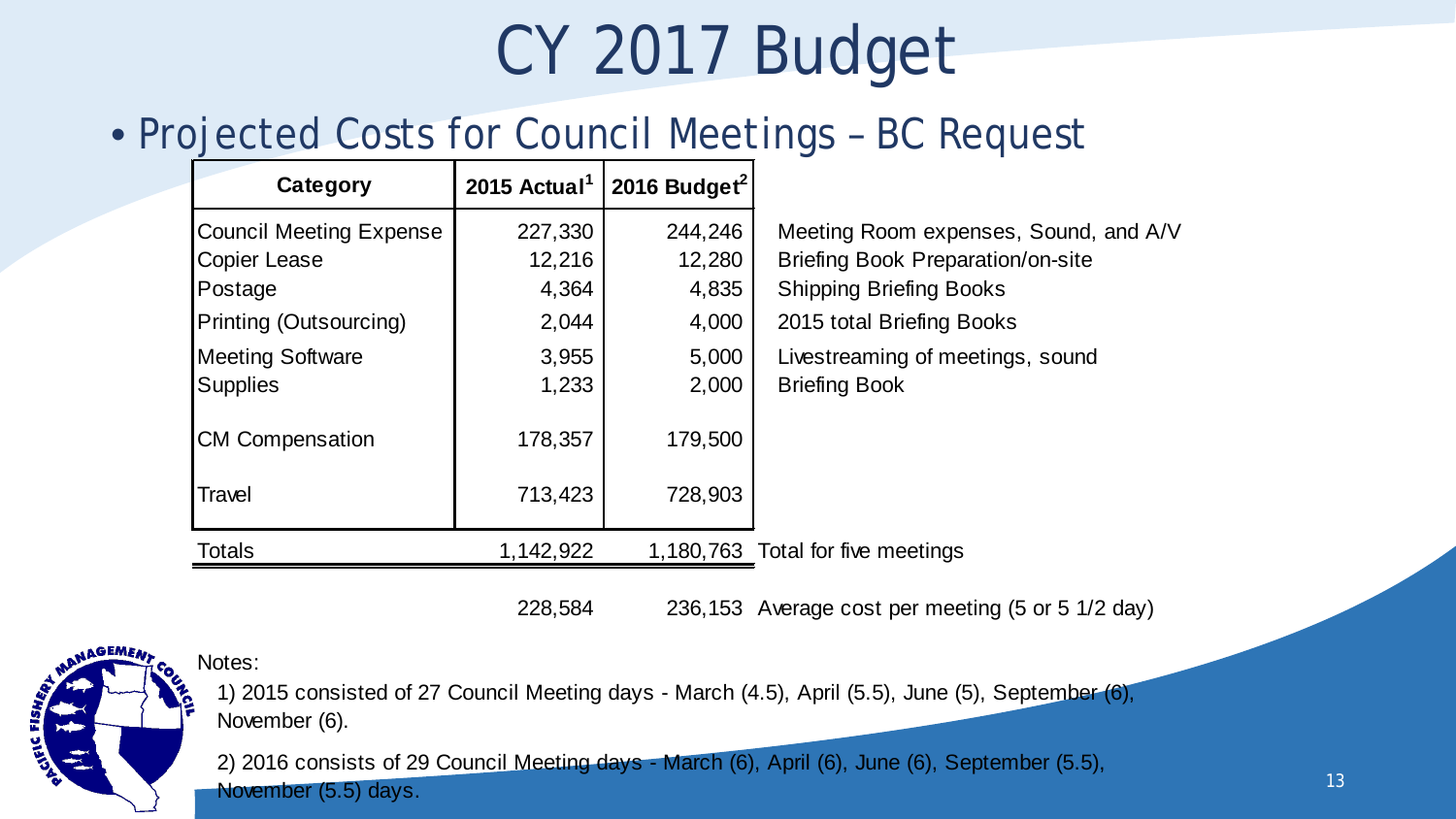# CY 2017 DRAFT Budget

|                            | <b>ZU16</b> | ZUTT Draft  |
|----------------------------|-------------|-------------|
| • Staff Wages and Benefits | \$2,151,329 | \$2,292,390 |
| • Travel                   | \$1,054,718 | \$989,070   |
| • Supplies and Services    | \$589,799   | \$647,579   |
| • Contractual              |             |             |

- Council Member Compensation \$ 227,366 • Advisory Body Stipends  $$69,499$  \$69,499 • Liaison and Plan  $$738,557$   $$622,600$ • Total **\$4,831,268** \$4,849,826 – inc. \$125K for SCS
- Detail of State/PSMFC Liaison Contracts

| • Alaska                                  | 22,527  | 22,527  |
|-------------------------------------------|---------|---------|
| • California                              | 145,691 | 133,212 |
| · Idaho                                   | 42,814  | 37,527  |
| • Oregon                                  | 146,619 | 141,524 |
| • Washington                              | 136,619 | 131,524 |
| • PSMFC                                   | 41,537  | 41,537  |
| Total                                     | 535,807 | 507.850 |
| Plan Contracts (CSP, Spex, etc) \$202,750 |         |         |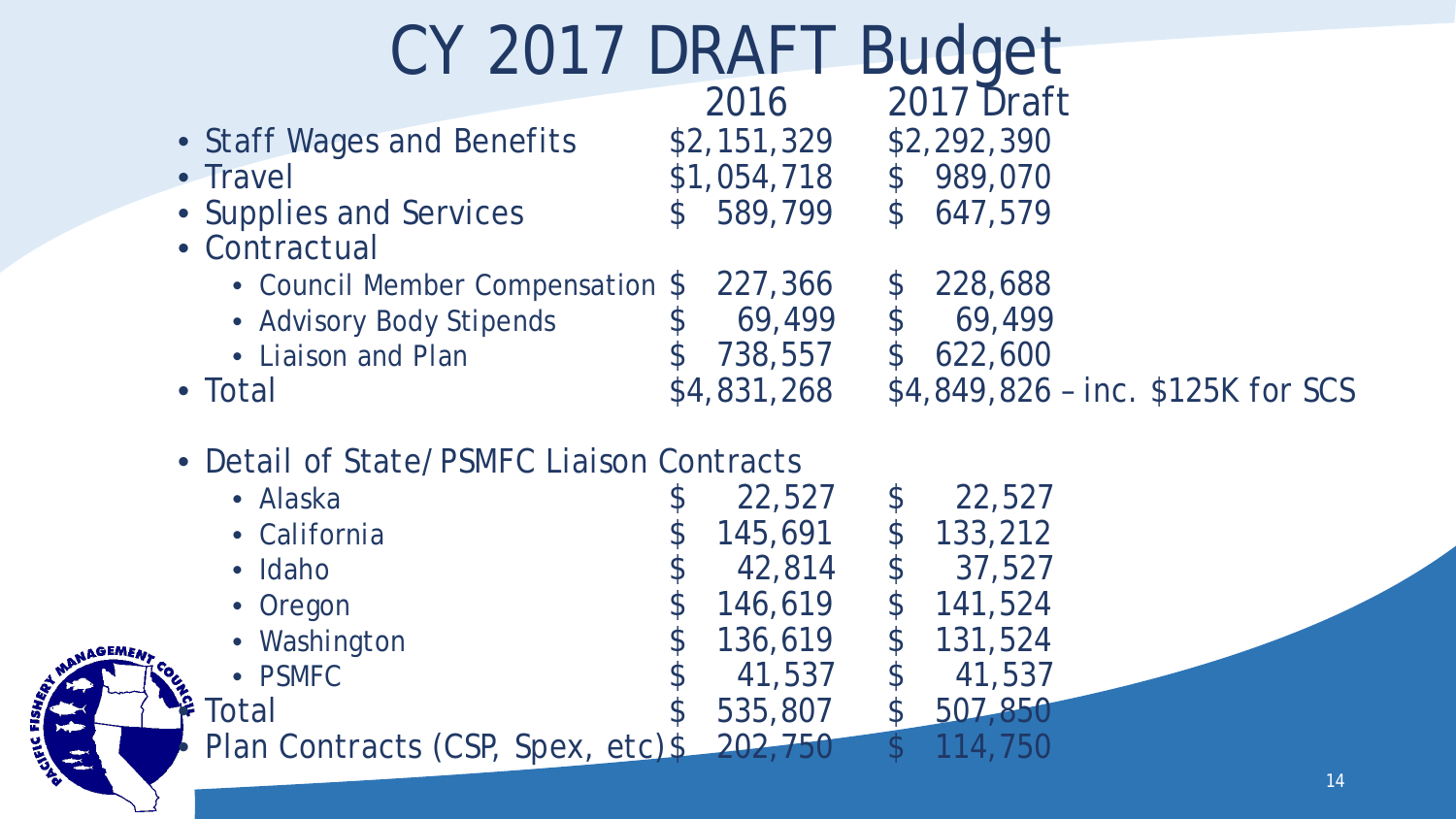# Current and Future Funding Sources

- House/Senate Marks:
	- \$34,250 M (2.2%) Increase from 2016 Councils/Commissions Line
		- Report language ambiguous
- Continuing Resolution is Most Likely
- Special Project Needs
	- FEP Implementation Funded through March 2017
	- Allocation Review Unfunded
	- Catch Share Review Implementation Unfunded Beyond 2018
	- Electronic Technology Plan Implementation Funded through July 2017
	- HMS/CCC Staffing Unfunded
	- Collaborative Research Priorities Unfunded

**WAGEMEN,** Scientific Coordination Subcommittee (of CCC) Meeting

- 
- \$125,000 Request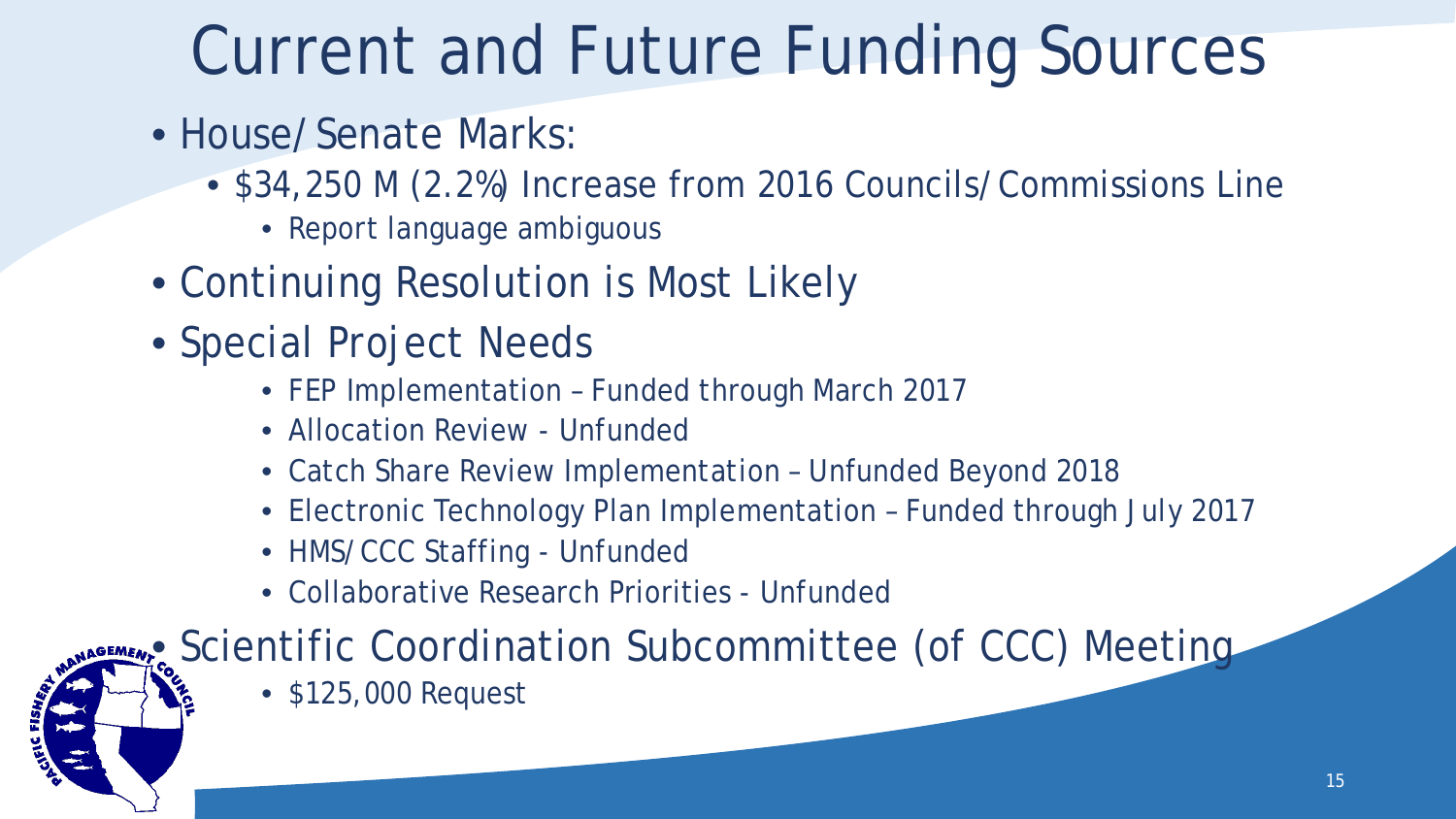# CY 2017 Budget

### • Multi-year Cash Flow Needs:

| What is the effect of funding approximate status quo operations on the delayed spending account through time? |             |             |    |                 |                |              |                |              |              |                |    |                              |
|---------------------------------------------------------------------------------------------------------------|-------------|-------------|----|-----------------|----------------|--------------|----------------|--------------|--------------|----------------|----|------------------------------|
|                                                                                                               | 2015        | 2016        |    | 2017            |                | 2018         |                | 2019         |              | 2020           |    | 2021                         |
| total budget                                                                                                  | \$4,914,237 | \$4,831,268 |    | \$4,749,556     |                | 4,892,043 \$ |                | 5,038,804    | $\mathbb{S}$ | 5,189,968      | \$ | 5,345,667                    |
| actual or assumed income                                                                                      |             |             |    |                 |                |              |                |              |              |                |    |                              |
| base/ reliable soft funding $\;$ \$ 4,096,895 $\;$ \$ 4,199,863                                               |             |             |    | \$4,199,863     | $\mathfrak{S}$ | 4,199,863    | S.             | 4,199,863    | \$           | 4,199,863      | S. | 4,199,863                    |
| Special Project Supplemental Funding \$                                                                       | 819,007 \$  | 768,866 \$  |    |                 | $\sqrt{3}$     |              | \$             |              | \$           |                | \$ |                              |
| funding from the DSA $\;$ \$ 1,425,898 $\;$ \$ 1,994,550 $\;$ \$                                              |             |             |    | $549,693$ \$    |                | 692,180 \$   |                | 838,941 \$   |              | 990,105        | \$ | 1,145,804                    |
| year end budget surplus/deficit $\sin 1.427,563$ $\sin 2.132,011$                                             |             |             |    |                 |                |              |                |              |              |                |    |                              |
| Year-end DSA balance                                                                                          | \$1,994,552 | \$2,132,011 |    | $$1,582,317$ \$ |                | $890,137$ \$ |                | $51,196$ \$  |              |                |    | $(938,909)$ \$ $(2,084,714)$ |
|                                                                                                               |             |             |    |                 |                |              |                | End of Grant |              |                |    |                              |
| What is the effect of funding approximate status quo operations on the delayed spending account through time? |             |             |    |                 |                |              |                |              |              |                |    |                              |
|                                                                                                               | 2015        | 2016        |    | 2017            |                | 2018         |                | 2019         |              | 2020           |    | 2021                         |
| total budget                                                                                                  | \$4,914,237 | \$4,831,268 |    | $$4,749,556$ \$ |                | 4,892,043 \$ |                | 5,038,804    | \$           | 5,189,968      | \$ | 5,345,667                    |
| actual or assumed income                                                                                      |             |             |    |                 |                |              |                |              |              |                |    |                              |
| base/ reliable soft funding \$ 4,096,895 \$ 4,199,863                                                         |             |             |    | \$4,199,863     | \$             | 4,199,863    | \$             | 4,199,863    | \$           | 4,199,863      | \$ | 4,199,863                    |
| Special Project Supplemental Funding \$                                                                       | 819,007 \$  | 768,866 \$  |    | 500,000         | $\sqrt{3}$     | 500,000      | $\mathfrak{L}$ | 500,000      | \$           | 500,000        | S. | 500,000                      |
| funding from the DSA \$ 1,425,898 \$ 1,994,550 \$                                                             |             |             |    | 49,693 \$       |                | 192,180 \$   |                | 338,941 \$   |              | $490,105$ \$   |    | 645,804                      |
| year end budget surplus/deficit $\sin 1.427,563$ $\sin 2.132,011$                                             |             |             |    |                 |                |              |                |              |              |                |    |                              |
|                                                                                                               |             |             |    |                 |                |              |                |              |              |                |    |                              |
| Year-end DSA balance                                                                                          | \$1,994,552 | \$2,132,011 | S. | $2,082,317$ \$  |                | 1,890,137    | -Ŝ             | 1,551,196 \$ |              | $1,061,091$ \$ |    | 415,286                      |

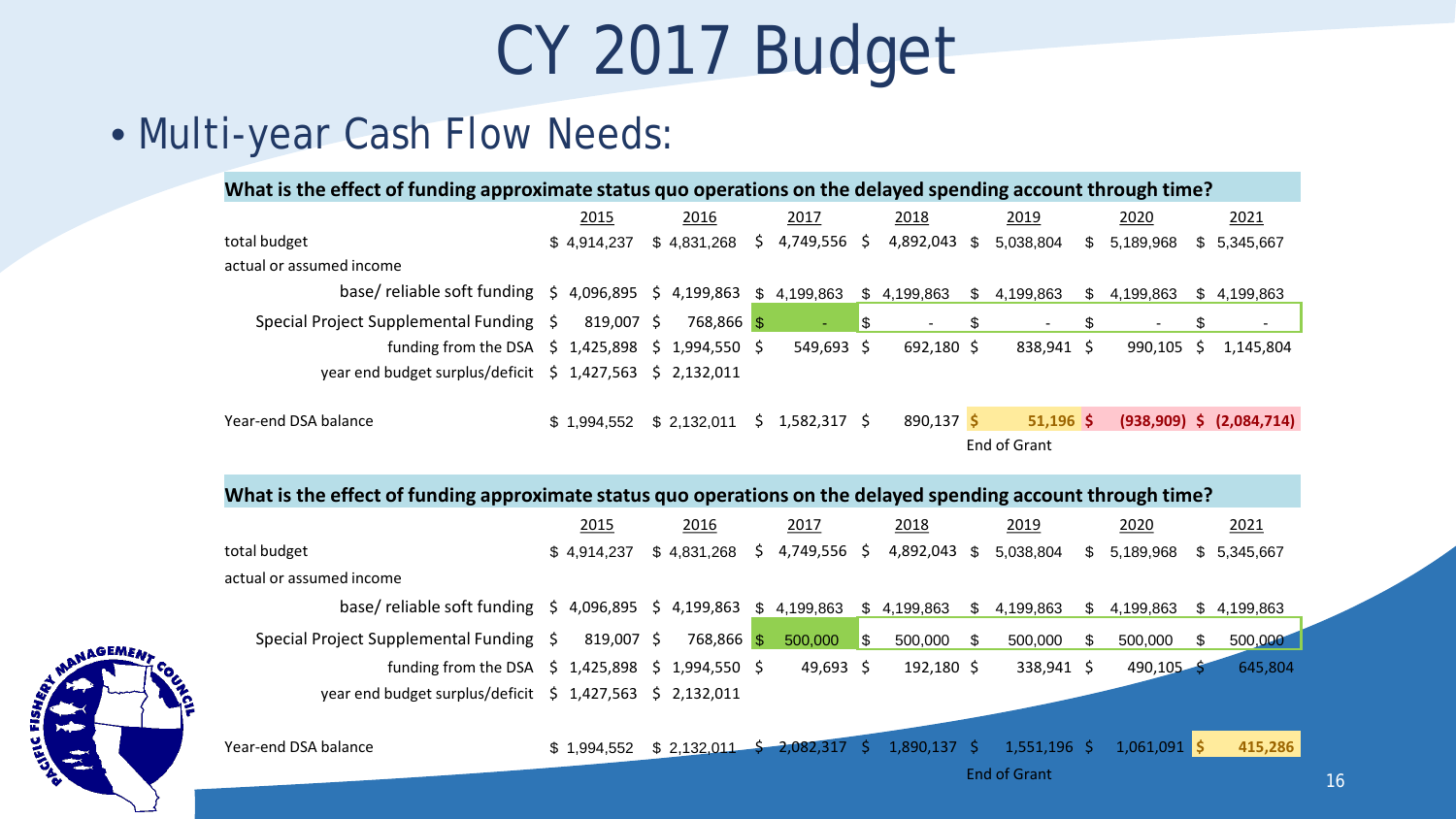# Contingencies

- Increase Revenue
	- Pursue Special Project Funding
	- Revise RFMC Sharing Formula
- Dip into Savings
	- Delayed Spending Account
- Reduce Expenses
	- Contracts
	- Benefits
	- Advisory Body Membership
	- Outside Meetings
	- Council Meetings
	- Staff Positions

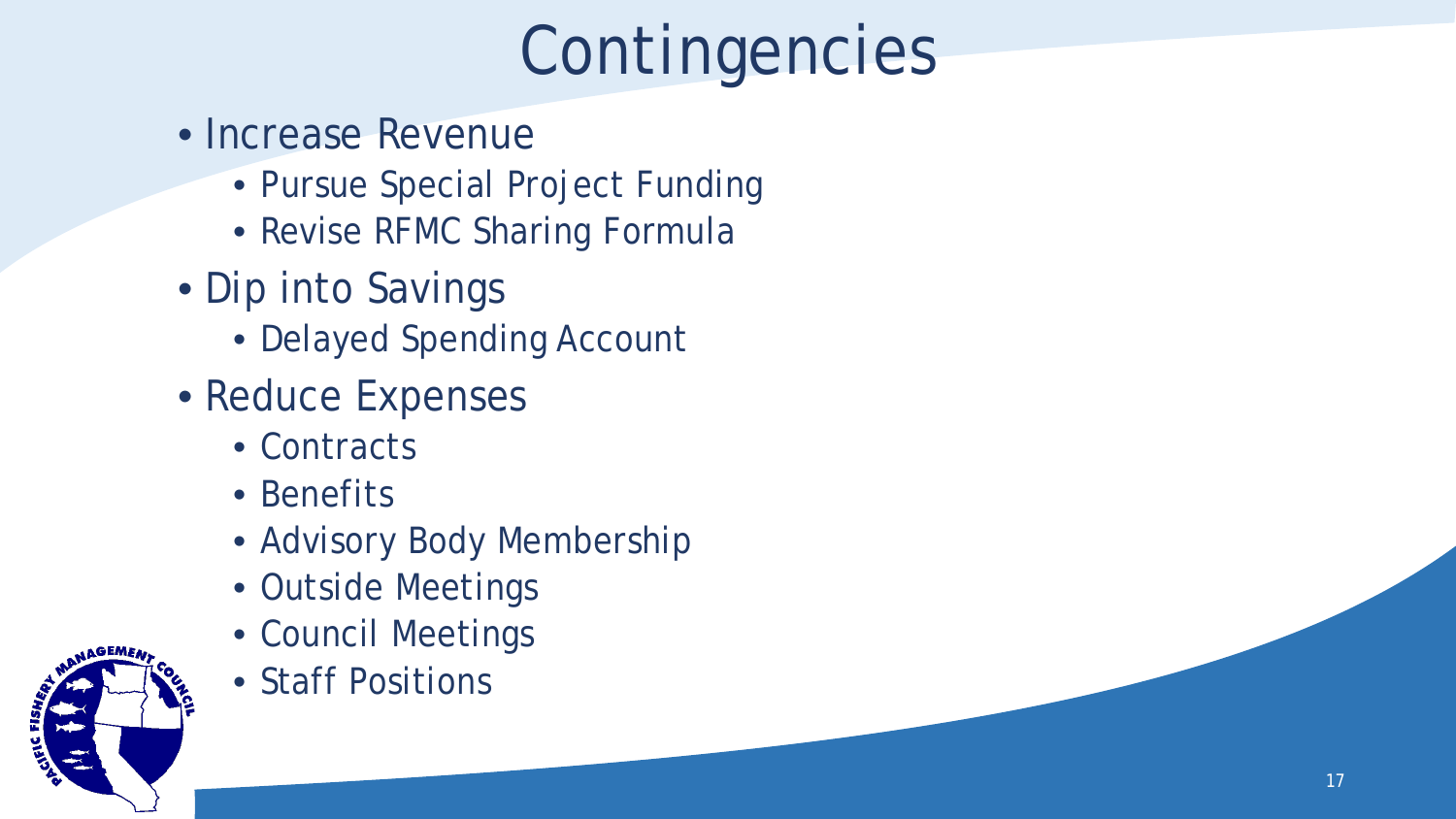# Higher Priority Council Activities

- **Specifications and Management Measures**
- **Stock Assessments**
- **Inseason Management**
- **Currently Funded Special Projects**
- Research and Data Needs
- EFH and Catch Share Reviews
- FMP Amendments to Improve Process, Increase Fleet Efficiency
- Methodology Reviews, ESA coordination
- Comments on NMFS Policies, EFH Impact Comments